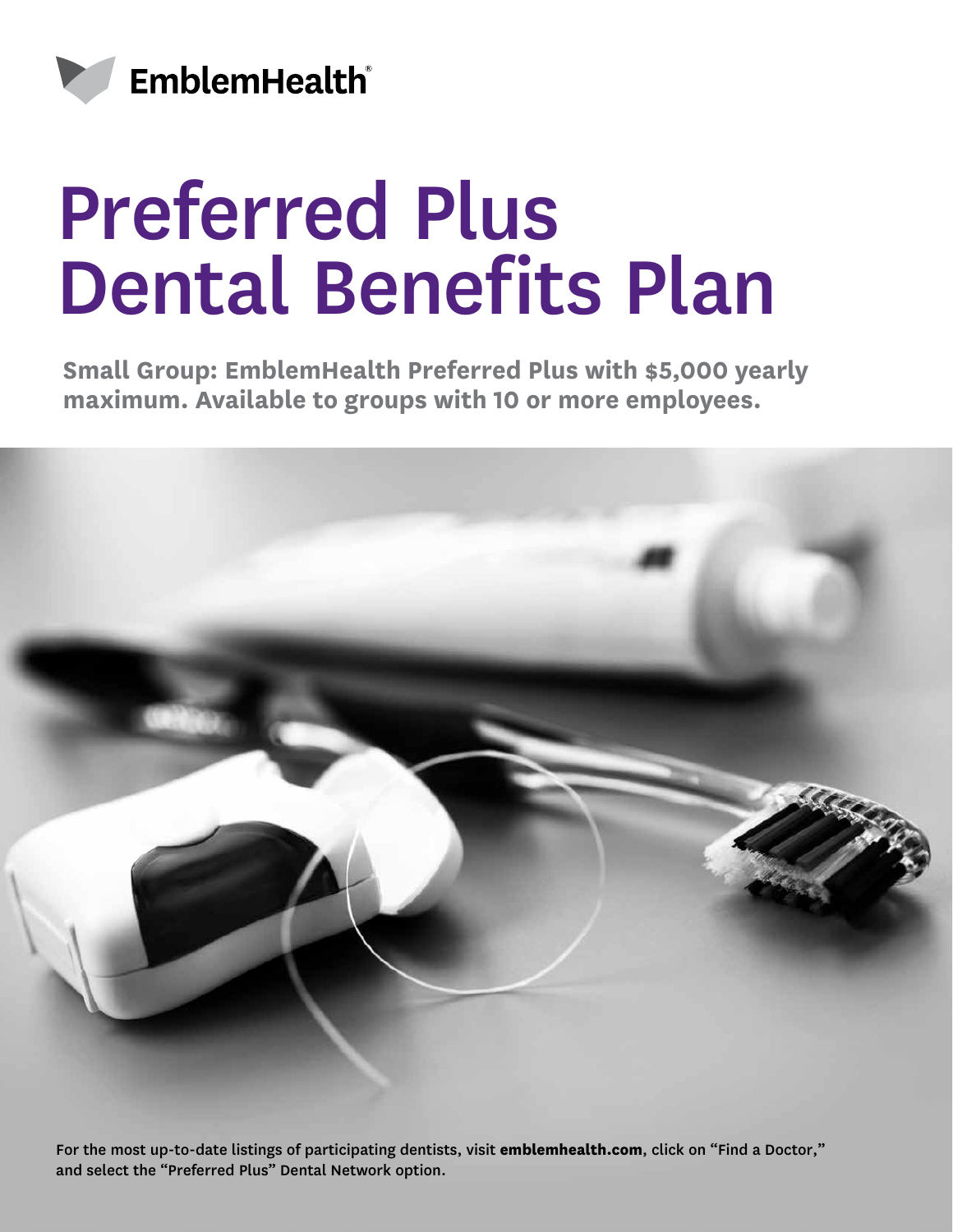## **EmblemHealth Preferred Plus Plan**

This dental plan gives you quality coverage with access to over 13,800 dentists and specialists in New York and New Jersey, plus access to dentists nationwide through the Careington Network. You can choose a network dentist or specialist or an out of network dentist or specialist for services covered under your plan. You will usually pay more for services you receive out of network.

**Dependent Coverage:** With this dental plan, you can cover your children until the end of the month they turn 26.

**Predetermination of Benefits:** EmblemHealth can give you an estimate of what dental services and materials will be paid for before you get the services. You can ask your dentist to send a Treatment Plan to EmblemHealth before you get oral surgery, prosthetics or appliances. EmblemHealth will review the Treatment Plan and give you and your dentist an estimate of what is covered. Please note: Predetermination of Benefits are not required.

## **Some examples of non-covered services are:**

- Cosmetic surgery and treatment.
- Prescription drugs and medicines.
- Services and appliances for the treatment of temporomandibular joint (TMJ) dysfunction.
- Transplantations.

**Annual Deductible:** This is the amount you pay each year before your plan begins to pay. Your plan deductible is \$50 per individual, \$150 per family. The deductible only applies to Type B and Type C services.

**Annual Maximum:** This is the maximum dollar amount your dental plan will pay toward the cost of dental care during your plan year. You are personally responsible for paying costs above the annual maximum. You plan annual maximum is \$5,000 per individual.

**Lifetime Orthodontic Maximum:** Your plan has a \$2,500 lifetime maximum per covered person for orthodontic services. This is the maximum dollar amount your dental plan will pay toward the cost of orthodontic dental care for each person. Orthodontic services for dependents are only available until the end of the month they turn 26. You are responsible for paying all costs above the lifetime maximum.**\***

| <b>BENEFITS</b>                                                                                                                                                                                                                                                                                                                                                                                                                                                                                                                                                                                                                                                                                                                                                                                                                                                                                                                  | <b>IN-NETWORK*</b>                                                                                                                                         | <b>OUT-OF-NETWORK*</b>                                                                                                                                                                                                                                                                        |
|----------------------------------------------------------------------------------------------------------------------------------------------------------------------------------------------------------------------------------------------------------------------------------------------------------------------------------------------------------------------------------------------------------------------------------------------------------------------------------------------------------------------------------------------------------------------------------------------------------------------------------------------------------------------------------------------------------------------------------------------------------------------------------------------------------------------------------------------------------------------------------------------------------------------------------|------------------------------------------------------------------------------------------------------------------------------------------------------------|-----------------------------------------------------------------------------------------------------------------------------------------------------------------------------------------------------------------------------------------------------------------------------------------------|
| <b>Type A</b> – Preventive and Diagnostic Services                                                                                                                                                                                                                                                                                                                                                                                                                                                                                                                                                                                                                                                                                                                                                                                                                                                                               |                                                                                                                                                            |                                                                                                                                                                                                                                                                                               |
| <b>Base Coverage Level</b>                                                                                                                                                                                                                                                                                                                                                                                                                                                                                                                                                                                                                                                                                                                                                                                                                                                                                                       | <b>EmblemHealth will pay</b><br>100% of the set dollar<br>amount for covered<br>services when you see a<br><b>Preferred Plus dentist or</b><br>specialist. | <b>EmblemHealth will pay 100%</b><br>of the set dollar amount for<br>covered services. This is the<br>dollar amount your plan has<br>agreed to pay for covered<br>services. You are personally<br>responsible to pay for any costs<br>that are more than the plan's<br>agreed-upon amount.*** |
| <b>Examinations</b> $-2$ periodic exams per each person on the plan per<br>calendar year. 1 comprehensive examination per dentist, per lifetime.<br><b>Prophylaxes (Cleanings)</b> $-2$ per person on the plan per calendar year.<br>$X$ -rays $-4$ bitewing x-rays per person on the plan per calendar year.<br>• 1 full-mouth series of x-rays or 1 panoramic film per person on the<br>plan once every 3 years.<br><b>Fluoride Treatments</b> $-1$ per child per calendar year. Coverage is available<br>for this service until the end of the calendar year in which the child<br>reaches age nineteen (19).<br><b>Space Maintainers</b> $-1$ per each child on the plan per lifetime.<br>Coverage provided until the end of the calendar year the child turns 19.<br><b>Athletic Mouth Guards</b> $-1$ per each child on the plan per lifetime.<br>Coverage provided until the end of the calendar year the child turns 19. | <b>Covered</b><br>You don't have to pay for<br>these covered services.                                                                                     | See Type A base coverage<br>level above.                                                                                                                                                                                                                                                      |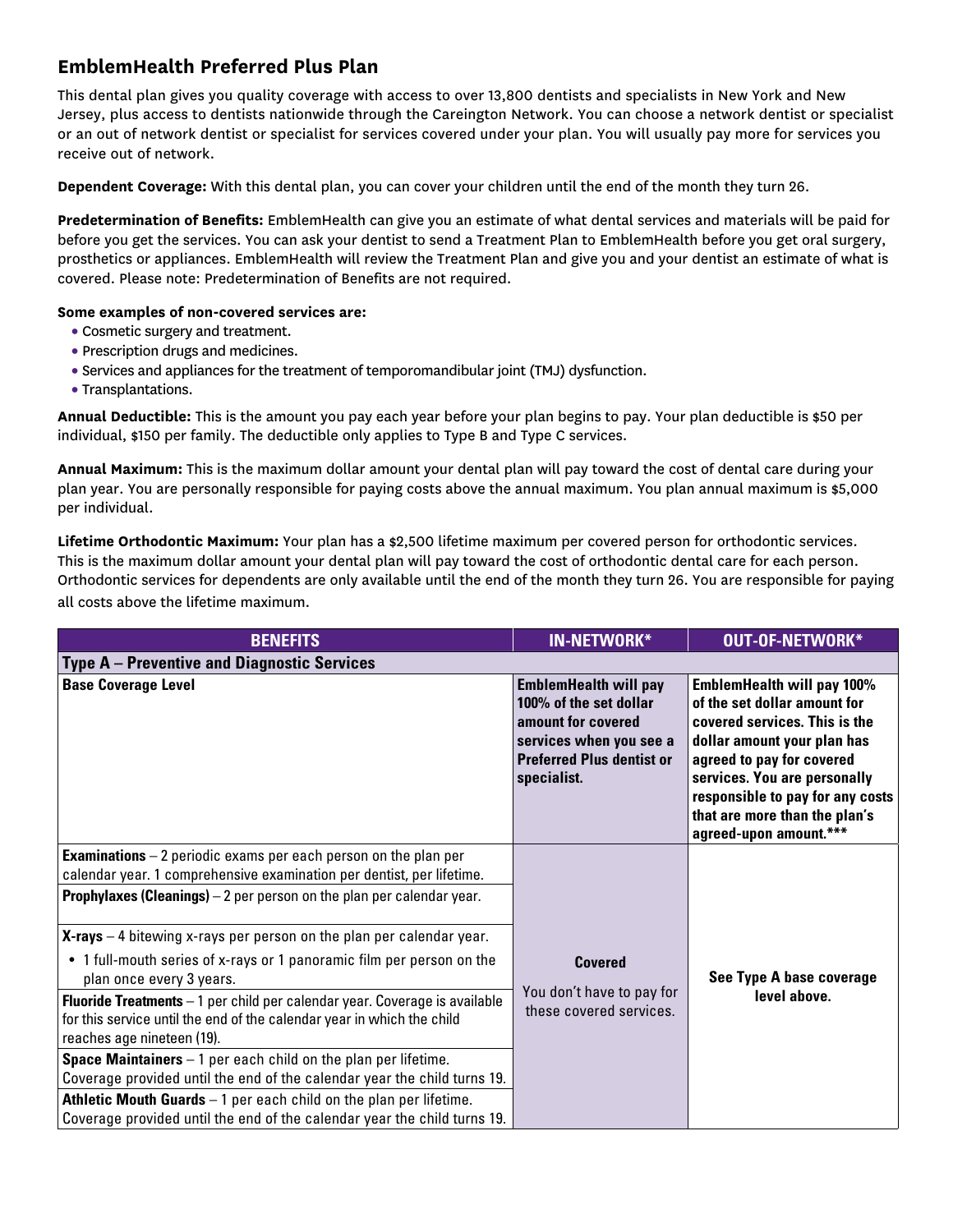| <b>BENEFITS</b>                                                                                                                                                                                                                                                                                                                                                                                                                                          | <b>IN-NETWORK*</b>                                                                                                                                              | OUT-OF-NETWORK*                                                                                                                                                                                                                                                                              |
|----------------------------------------------------------------------------------------------------------------------------------------------------------------------------------------------------------------------------------------------------------------------------------------------------------------------------------------------------------------------------------------------------------------------------------------------------------|-----------------------------------------------------------------------------------------------------------------------------------------------------------------|----------------------------------------------------------------------------------------------------------------------------------------------------------------------------------------------------------------------------------------------------------------------------------------------|
| <b>Type B - Basic Services</b>                                                                                                                                                                                                                                                                                                                                                                                                                           |                                                                                                                                                                 |                                                                                                                                                                                                                                                                                              |
| <b>Base Coverage Level</b>                                                                                                                                                                                                                                                                                                                                                                                                                               | <b>EmblemHealth will</b><br>pay 80% for covered<br>services. You are<br>responsible for paying<br>20% coinsurance** after<br>you meet the annual<br>deductible. | <b>EmblemHealth will pay 80%</b><br>of the set dollar amount for<br>covered services. This is the<br>dollar amount your plan has<br>agreed to pay for covered<br>services. You are personally<br>responsible to pay for any<br>costs that are more than the<br>plan's agreed-upon amount.*** |
| <b>Simple Extractions</b>                                                                                                                                                                                                                                                                                                                                                                                                                                |                                                                                                                                                                 |                                                                                                                                                                                                                                                                                              |
| <b>Basic Restorations (Fillings)</b>                                                                                                                                                                                                                                                                                                                                                                                                                     | You are responsible<br>for paying 20%<br>coinsurance** after<br>you meet the annual<br>deductible.                                                              | See Type B base coverage<br>level above.                                                                                                                                                                                                                                                     |
| • Posterior composite fillings on molars are reimbursed at the fee<br>paid for amalgam (metal) fillings. If you or someone on your plan<br>chooses composite restorations on molars, you are responsible for<br>the difference between what EmblemHealth pays and the maximum<br>amount allowed as defined in the Preferred Plus Schedule of Fees.<br>Discuss these additional fees with your dentist when reviewing the<br>treatment and payment plans. |                                                                                                                                                                 |                                                                                                                                                                                                                                                                                              |
| <b>Anesthesia &amp; IV Sedation</b> - Your plan will pay for general anesthesia<br>and IV sedation for covered services. Charges for local anesthesia<br>are included in the allowance for the dental procedure. No separate<br>allowance for local anesthesia. Analgesia and monitoring devices will<br>not be paid for by your plan.                                                                                                                   |                                                                                                                                                                 |                                                                                                                                                                                                                                                                                              |
| <b>Palliative Services (Relief of pain)</b>                                                                                                                                                                                                                                                                                                                                                                                                              |                                                                                                                                                                 |                                                                                                                                                                                                                                                                                              |
| • 1 service per person on the plan per calendar year. This is for<br>emergencies only.                                                                                                                                                                                                                                                                                                                                                                   |                                                                                                                                                                 |                                                                                                                                                                                                                                                                                              |
| <b>Repair of Appliances</b>                                                                                                                                                                                                                                                                                                                                                                                                                              |                                                                                                                                                                 |                                                                                                                                                                                                                                                                                              |
| • Replacement of broken teeth or clasps. Recementation of inlays,<br>crowns, bridges, and space maintainers. Replacement of broken<br>facings.                                                                                                                                                                                                                                                                                                           |                                                                                                                                                                 |                                                                                                                                                                                                                                                                                              |
| Tests and Laboratory Exams - Biopsy and examination of oral tissue                                                                                                                                                                                                                                                                                                                                                                                       |                                                                                                                                                                 |                                                                                                                                                                                                                                                                                              |
| <b>Type C - Major Services</b>                                                                                                                                                                                                                                                                                                                                                                                                                           |                                                                                                                                                                 |                                                                                                                                                                                                                                                                                              |
| <b>Base Coverage Level</b>                                                                                                                                                                                                                                                                                                                                                                                                                               | <b>EmblemHealth will</b><br>pay 60% for covered<br>services. You are<br>responsible for paying<br>40% coinsurance** after<br>you meet the annual<br>deductible. | <b>EmblemHealth will pay 60%</b><br>of the set dollar amount for<br>covered services. This is the<br>dollar amount your plan has<br>agreed to pay for covered<br>services. You are personally<br>responsible to pay for any<br>costs that are more than the<br>plan's agreed-upon amount.*** |
| <b>Endodontics (Root canal therapy)</b>                                                                                                                                                                                                                                                                                                                                                                                                                  |                                                                                                                                                                 |                                                                                                                                                                                                                                                                                              |
| • Pulpotomy covered once per tooth, per lifetime. Not covered if root<br>canal is done on the same tooth by the same dentist within<br>3 months of the pulpotomy.                                                                                                                                                                                                                                                                                        | You are responsible<br>for paying 40%<br>coinsurance** after<br>you meet the annual                                                                             | See Type C base coverage<br>level above.                                                                                                                                                                                                                                                     |
| Periodontics (Treatment of diseases of the gum and jaw)                                                                                                                                                                                                                                                                                                                                                                                                  |                                                                                                                                                                 |                                                                                                                                                                                                                                                                                              |
| • 5 periodontal treatments per person on the plan, per calendar year.                                                                                                                                                                                                                                                                                                                                                                                    | deductible.                                                                                                                                                     |                                                                                                                                                                                                                                                                                              |
| • 1 type of periodontal surgery and/or 1 graft per quadrant.                                                                                                                                                                                                                                                                                                                                                                                             |                                                                                                                                                                 |                                                                                                                                                                                                                                                                                              |